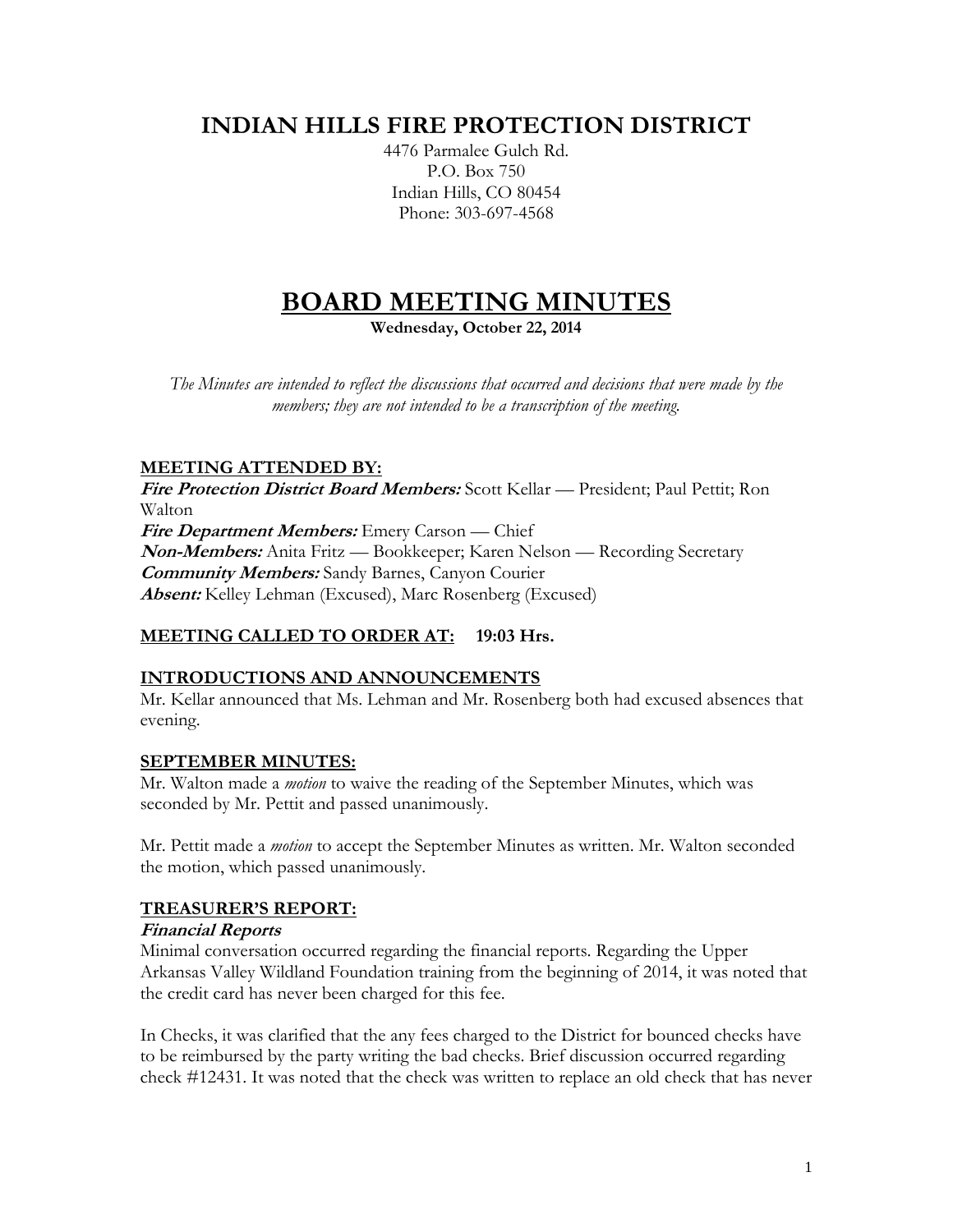been cashed. Ms. Fritz shared that check #12436 to Colorado Comfort Products for Mr. Carson's monthly benefits needs to be voided since the expense has already been paid.

Discussion followed regarding check #12442 to Grazi Communications. A question was raised as to whether the fees charged for the services provided are reasonable. Mr. Kellar advised holding the check until the expense can be further investigated. It was also agreed that check #12447 to Mirman, Bubman & Nahmias would be held since there had been a potential overpayment in the past.

Discussion moved to credit card expenses. Brief conversation occurred regarding a few of the charges.

Mr. Pettit made a *motion* to approve checks #12431-12453, excepting checks #12436, 12442, and 12447, plus automated payments, credit card expenses, and bank fees. Mr. Walton seconded the motion, which passed unanimously.

# **2015 Proposed Budget**

A copy of the proposed 2015 budget was distributed for review. It was noted that all changes that had been made the previous month had been integrated into the current copy. Ms. Fritz asked about more specific numbers for the Insurance account (#5250). Mr. Carson agreed to get current numbers to Ms. Fritz.

#### **DEPARTMENT/OFFICERS' REPORTS:**

**Fire Marshal — Randy Rudloff** Not present; no report submitted.

#### **Chief — Emery Carson**

A report was distributed and various items were discussed. Mr. Carson began by stating that ambulance collections stand at almost \$35,000 at the end of September. In apparatus news, Mr. Carson shared that an extension ladder has been received for apparatus 349, new tires have been purchased for apparatus 358, and recalls have been completed on apparatus 357 and 376.

In grant news, Mr. Carson stated that all items from the EMTS grant have been ordered. The computers are already in, he added, with the rest of the items to follow by month's end. Annual SCBA testing is complete as well, he said, with one pack requiring a repair.

Mr. Carson concluded his report by announcing that fire prevention poster awards would be presented at the elementary school the following day. He also summarized the calls for the month, which total 11 to date. Calls stand at 200 for the year, Mr. Carson said.

#### **Assistant Chief — Marc Rosenberg**

Not present; no report submitted.

**Fire Captain — Scott Case** Not present; no report submitted.

**EMS Captain — Bob Fager**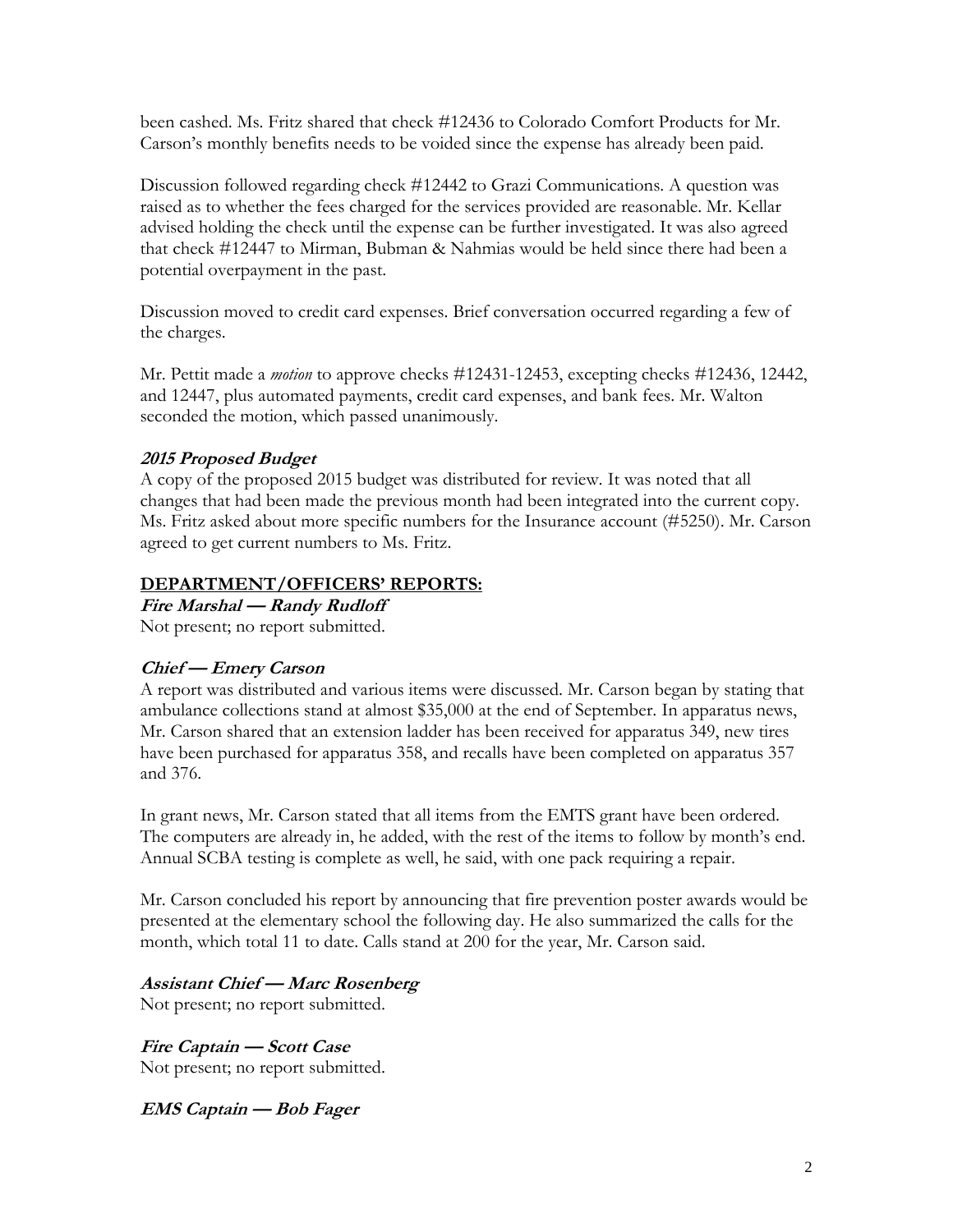Not present; no report submitted.

#### **OLD BUSINESS:**

#### **Noble House Sale**

It was noted that while there have been house showings, no offer has been received to date. As such, Mr. Kellar announced that the Board recently lowered the price of the Noble property to \$314,500.

#### **Snowplow Contract**

Lengthy discussion followed regarding the current snowplow contractor and a potential new one. After conversation, it was agreed to retain Mr. Fritz for the upcoming season. Mr. Pettit requested that costs be reviewed so as to ensure charges are reasonable and accurate.

Mr. Walton made a *motion* to retain Mr. Fritz to provide snowplowing services for the District for the upcoming season. Mr. Pettit seconded the motion, which passed unanimously.

#### **Attorney Review**

Mr. Kellar shared that he had received a pricing/services packet from Collins Cockrel & Cole. The pricing is the same as Toussaint & Coaty, he added. Mr. Carson said that he would forward the name of West Metro's legal counsel to Mr. Kellar for review.

#### **NEW BUSINESS:**

#### **Communications System Update**

Mr. Kellar shared that he and Mr. Carson have participated in meetings regarding a proposal for a consolidated county-wide dispatch center. Lengthy conversation followed, including discussion regarding such concerns as differing frequencies, infrastructure costs, and differing dispatching dynamics. Mr. Kellar summarized the conversation by saying that one of three courses of action could happen: a single dispatching center is realized, the metro area consolidates with Evergreen dispatch operating as a virtual center, or no changes end up being made. Mr. Carson concluded by saying that further meetings are planned.

As an aside, Mr. Pettit shared that the watt meter he had installed at the Mt. Lindo communications site had measured the District's electric usage costs at only \$5.42 in six weeks' time.

#### **Additional Topics**

Mr. Kellar shared that a letter had been received from DOLA explaining that the District's mill levy will remain unchanged indefinitely unless a change is made via a future ballot issue.

Ms. Fritz shared that FPPA contacts for the pension need to be updated. It was agreed that contacts could be changed during the pension board meeting in November.

#### **ADJOURNED AT: 20:17**

There being no more business to discuss, Mr. Pettit made a *motion* to adjourn the meeting, which was seconded by Mr. Walton and passed unanimously.